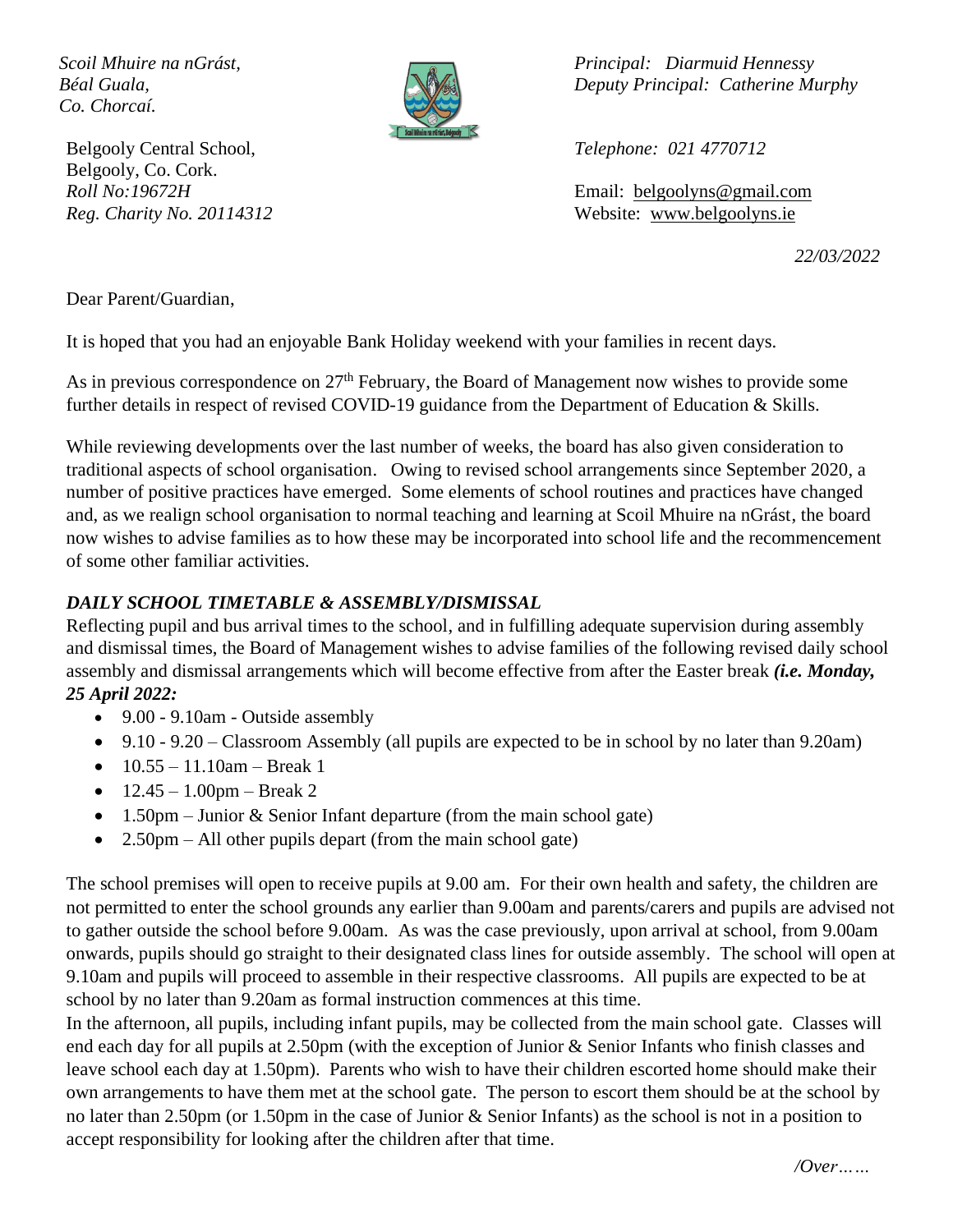### */Cont'd…… Page 2*

# *SCHOOL ACCESS*

As was the case previously, the Board of Management wishes to advise all parents and guardians that no adults, other than staff members, should enter the school building or grounds, unless by prior arrangement and/or on the express permission of the Principal or Deputy Principal, or on an established basis/arrangement with the teacher. Please note that this in keeping with Health and Safety guidelines and also with child protection legislation.

It should also be noted that if a parent/guardian wishes to meet an individual teacher, he/she should first contact the School Office to make the appropriate arrangements. Messages for teachers can be sent by **(1)**  writing a note to the class teacher **or (2)** emailing the school at [belgoolyns@gmail.com](mailto:belgoolyns@gmail.com) **or (3)** by phoning the school office (021 4770712). The Board of Management would like to remind all parents and guardians to be aware that it is obliged to take the safety and well-being of all the pupils and staff in the school very seriously.

### *COLLECTION OF CHILDREN DURING THE SCHOOL DAY*

Should a parent/carer need to collect a child during the school day, he/she is asked to advise the relevant class teacher in advance by **(1)** Noting the early collection on Aladdin 'Connect' **or (2)** writing a note to the class teacher **or (3)** emailing the school at [belgoolyns@gmail.com](mailto:belgoolyns@gmail.com) **or (4)** by phoning the school office (021 4770712). The child will be brought from his/her class to the main school office area to meet with his/her parent/carer.

### *BREAKTIMES*

Pupils with the same year group, where relevant, have recommenced playing together in the yard. Given the current reduced play area, owing to the building extension, staggered break-times will remain in place until after the Easter break. It is understood that the pitch area will be available then again for school use. The practice of two fifteen-minute yard break-times during the day will be maintained.

### *UNIFORMS*

The continued use of ventilation will be maintained, pupils may continue to wear their tracksuit and additional clothing, if preferred. As the finer weather approaches, pupils will, of course, have the option of wearing the school summer uniform. Regarding the latter, families will receive a reminder of related requirements next week.

### *SCHOOL TOURS*

The school has been endeavouring over the last number of weeks to secure venues for school tours 2022. Owing to the limited time-frame, it is appreciated that this has presented a challenge for school staff, however, it is envisaged that a related communication piece will issue to families after the Easter break with further details.

### *OTHER CURRICULAR ACTIVITIES*

Some sporting fixtures, such as Sciath na Scol, have recommenced and pupils in the senior classes started hurling training after the mid-term break – a head-start for a potential win! Trials for City Sports 2022 (MTU Sports Grounds on Friday, 03 June) will take place over the coming weeks and our  $6<sup>th</sup>$  classes enjoyed an excursion to KCS yesterday. Singing and all other usual teaching and learning activities are now taking place in the school.